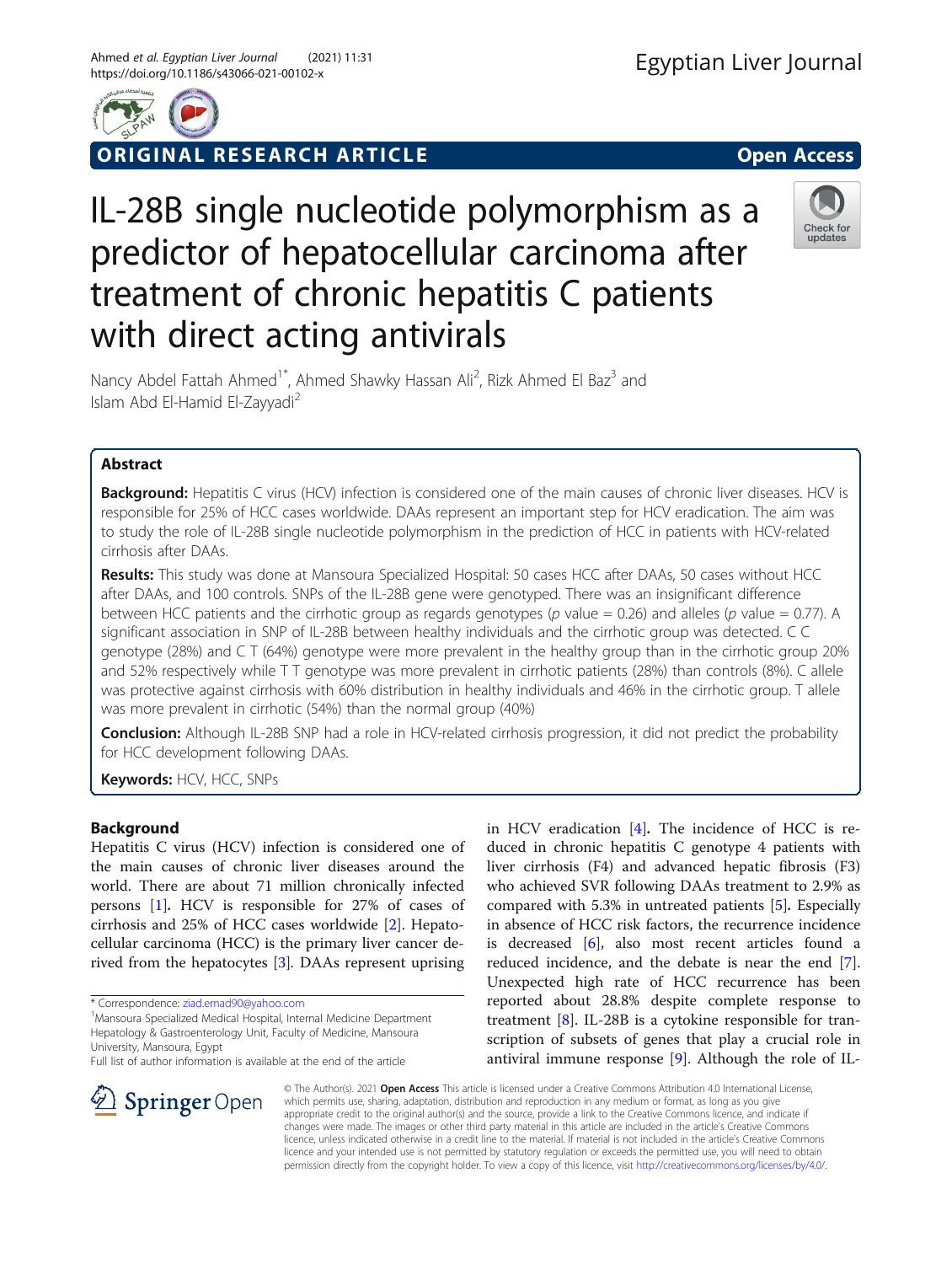28B SNP in HCC remains controversial, single nucleotide polymorphism of IL-28B can predict the response to DAAs with favorable and unfavorable genotypes [[10\]](#page-5-0).

## **Objectives**

The objective is to study the role of IL-28B single nucleotide polymorphism in the prediction of HCC in patients with HCV-related cirrhosis after DAAs.

## Methods

## Study design

The present study was a cross-sectional study.

## **Settings**

The study was conducted at Mansoura Specialized Medical Hospital.

## Participants

This study included 50 cirrhotic patients due to HCV with a history of DAA therapy, 50 cirrhotic patients due to HCV with history of DAA therapy who developed HCC, 100 normal individuals neither infected by HCV nor had HCC as a control group, and all of them were from Mansoura Specialized Medical Hospital.

## Variables

## Inclusion criteria

Inclusion criteria include adult patients 18–65 years at Specialized Medical Hospital, Mansoura University inpatient and outpatient departments. They received DAAs therapy (sofosbuvir 400 mg once daily, daclatasvir 60 mg once daily, ribavirin 800–1200 mg) and SVR after 3 months of therapy or after 6 months of sofosbuvir and daclatasvir in patients who did not tolerate ribavirin.

## Exclusion criteria

- 1. Co-infection with HBV or HIV.
- 2. Previous HCV treatment with interferon-based therapy.
- 3. Other etiologies of cirrhosis: autoimmune hepatitis, NASH, alcoholic, and other causes.
- 4. Known drug abuse.
- 5. Pregnant females.
- 6. Organ failure: heart failure, respiratory failure, renal failure.

## Data sources/measurement

All selected patients were subjected to history taking and physical examination.

## Laboratory and radiological investigations

These include complete blood count (CBC), serum albumin, total, direct bilirubin, INR, AST, ALT, creatinine, alpha fetoprotein, and IL28B gene polymorphism PCR.

Also, abdominal ultrasound, triphasic CT: HCC cases were diagnosed based on the arterial phase enhancement and washout during the portal venous phase. One case underwent liver biopsy after CT and MRI had been done without definite diagnosis of HCC and revealed undifferentiated carcinoma.

## Bias

N/A

## Study size

The study size is determined by the statistician.

# Quantitative variables

N/A

## Statistical methods

The collected data were coded and fed into the SPSS system (Statistical Package for Social Sciences) ver. 22

## Results

Table [1](#page-2-0) shows that groups are matched according to age and sex with male predominance in both cirrhotic and HCC(*p* value = 0.135, *p* value = 0.06), respectively

Table [2](#page-2-0) shows significant increase in hepatic decompensation in the HCC group as regards encephalopathy, ascites, jaundice, and hematemesis ( $p$  value =0.008,  $p$ value =0.04, *p* value =0.001, and *p* value =0.023, respectively)

Table [3](#page-3-0) shows significant lower serum albumin, Hgb, and platelets in HCC group with  $p$  value = 0.02,  $p$  value =0.03, and  $p \simeq 0.001$ , respectively, and a significant higher AST, total, direct bilirubin, and INR in the HCC group with *p* value =  $0.001, p= 0.005, p=0.02,$  and  $p=$ 0.009, respectively.

Table [4](#page-3-0) shows a significant increase in Child B and C among the HCC group ( $p$  value  $\leq 0.001$ )

Table [5](#page-3-0) shows the classification of HCC according to the number of lesions and BCLC, duration between end of treatment and HCC and associated PVT, and nodal and extrahepatic spread.

 $p1$  difference between the control group and cirrhotic group, p2 difference between the control group and HCC,  $p3$  difference between the cirrhotic and HCC cases

Table [6](#page-4-0) shows an insignificant distribution in genotypes and alleles of IL-28B SNP between the HCC group and cirrhotic group and a significant distribution in genotypes and alleles between the control and cirrhotic groups.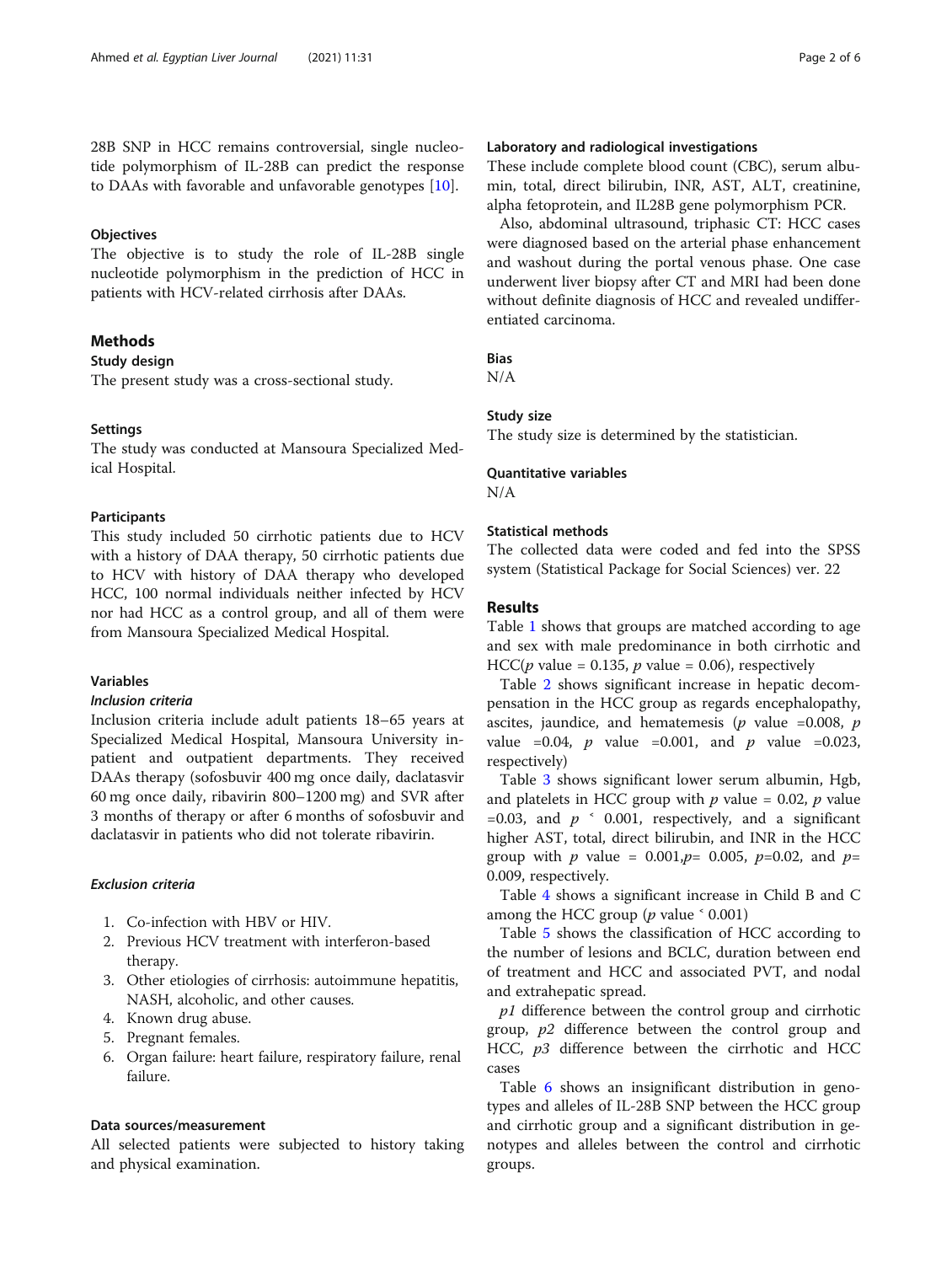|            | Control group<br>$N = 100$ | Cirrhosis group<br>$N=50$ | <b>HCC</b> group<br>$N=50$ | <b>Test of significance</b> |
|------------|----------------------------|---------------------------|----------------------------|-----------------------------|
| Age/years  |                            |                           |                            | $t = 1.51$                  |
| Mean±SD    | 57.92±7.40                 | $55.24 \pm 5.42$          | 57.08±6.74                 | $p=0.135$                   |
| Sex, n (%) |                            |                           |                            |                             |
| Male       | 58 (58.0)                  | 33 (66.0)                 | 37 (74.0)                  | $x^2$ = 5.70                |
| Female     | 42 (42.0)                  | 17 (34.0)                 | 13 (26.0)                  | $p=0.06$                    |

## <span id="page-2-0"></span>Table 1 Demographic characteristics of the studied groups

\*Statistically significant (if  $p$  < 0.05)

Table [7](#page-4-0) shows that age and AFP are significant  $(p)$ value =  $0.002$ , *p* value =  $0.009$ ) respectively as predictors of HCC.

Table [8](#page-4-0) shows a significant association between genotype and PVTT ( $P$  value = 0.02) and an insignificant association between genotype and other criteria of HCC cases

## Participants

This study included 50 cirrhotic patients due to HCV with a history of DAA therapy, 50 cirrhotic patients due to HCV with a history of DAA therapy who developed HCC, and 100 normal individuals neither infected by HCV nor had HCC as a control group.

## Descriptive data, outcome data, and main results

Descriptive data, outcome data, and main results are shown in Tables 1, 2, [3,](#page-3-0) [4,](#page-3-0) [5,](#page-3-0) [6,](#page-4-0) [7,](#page-4-0) and [8.](#page-4-0)

## Other analyses

N/A

#### Key results

IL-28B SNP could not predict HCC development after DAAs.

IL-28 SNP had a significant role in the development of HCV-related cirrhosis.

AFP and age are strong predictors of HCC.

HCC leads to rapid deterioration of liver functions.

|  | Table 2 clinical presentation of the studied groups |  |  |
|--|-----------------------------------------------------|--|--|
|  |                                                     |  |  |

Close follow-up by US and AFP is recommended post DAAs specially in advanced fibrosis and cirrhosis.

## **Discussion**

This work has great importance as prediction of post DAAS HCC is the headache association of such revolution in the treatment of HCV-related liver disease, reaffirming the role of IL-28B SNP in progression to and of cirrhosis is expected, and the results were surprising.

The present study includes 50 HCC patients post DAAs, 50 cirrhotic patients post DAAs without HCC, and 100 normal as a control.

In our study, the distribution of the polymorphisms between the HCC group and cirrhotic group was close in both, and no significant differences were found. In the HCC group, C C genotype, T T genotype, and C T genotype were 14%, 18%, and 68% while they represented 20%, 28%, and 52% respectively in cirrhotic group ( $p$  value =0.26). As regards alleles, there were no significant differences for C and T alleles between the HCC group (48%, 52%) and cirrhotic group (46%, 54%) ( $p$ value  $=0.77$ ).

These results denote a lack of association between SNP of IL-28B and HCC post DAAs. Therefore, SNP of IL-28B cannot predict the emergence of HCC after DAAs.

Salum et al. [[11](#page-5-0)] reported similar results of no significance was found in SNP of IL-28B in prediction of HCC post DAAs. They found C C, T T, and C T genotypes

|                        | Cirrhosis group<br>$N = 50\frac{6}{6}$ | <b>HCC</b> group<br>$N = 50\frac{6}{6}$ | <b>Test of significance</b>   |
|------------------------|----------------------------------------|-----------------------------------------|-------------------------------|
| Hepatic encephalopathy | 8(16.0)                                | 20(40.0)                                | $x^2$ = 7.14<br>$p=0.008*$    |
| Ascites                | 17(34.0)                               | 27(54.0)                                | $x^2 = 4.06$<br>$p=0.04*$     |
| Jaundice               | 11(22.0)                               | 26 (52.0)                               | $x^2 = 9.65$<br>$p=0.001*$    |
| Hematemesis            | 26 (52.0)                              | 37 (74.0)                               | $\chi^2 = 5.19$<br>$p=0.023*$ |
| <b>DM</b>              | 20(40.0)                               | 18 (36.0)                               | $x^2$ =0.170<br>$p=0.680$     |

\*Statistically significant (if  $p$  < 0.05)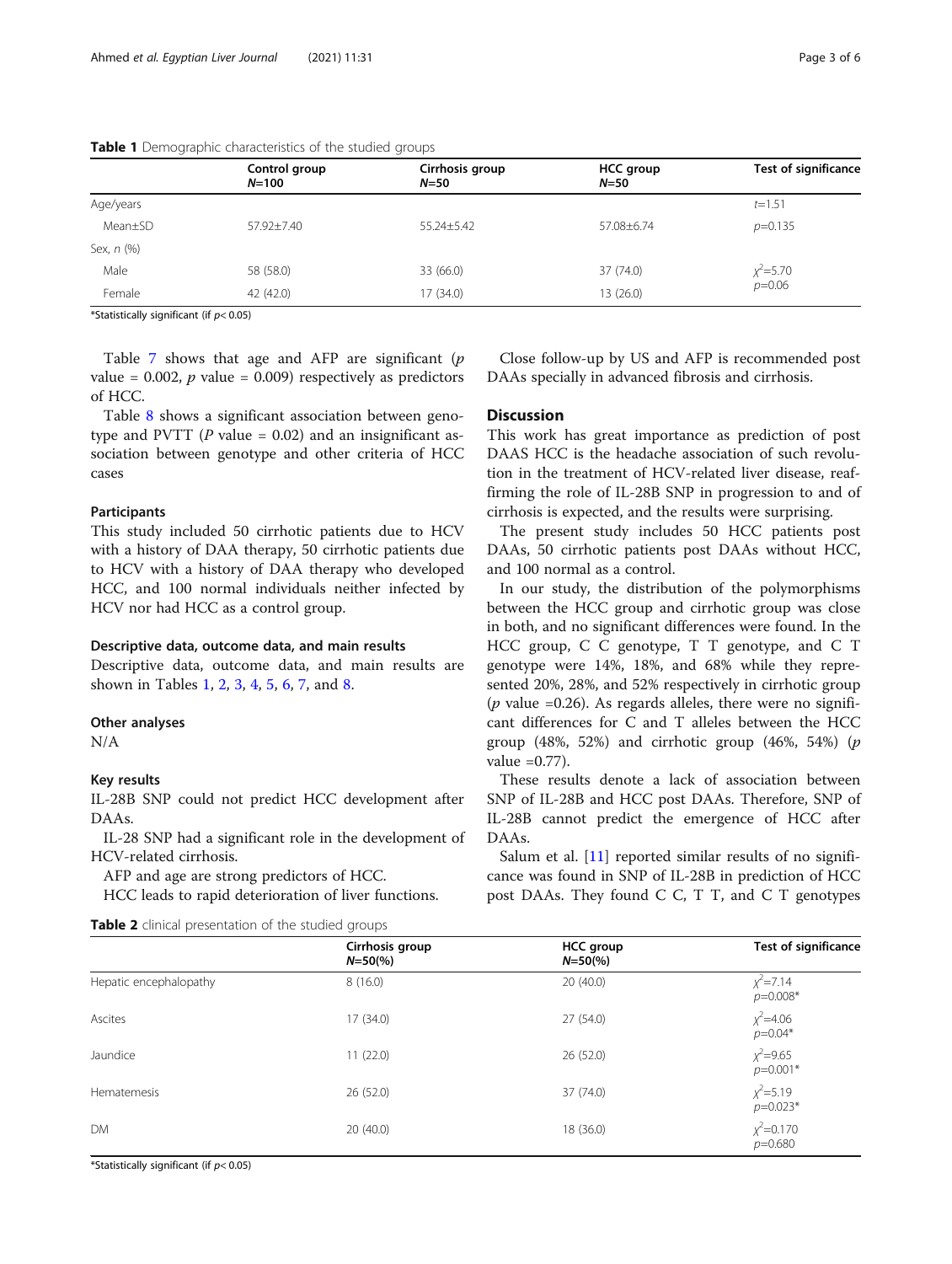## <span id="page-3-0"></span>Table 3 Laboratory results of the studied groups

|                          | Cirrhosis group<br>$N=50$ | <b>HCC</b> group<br>$N = 50$ | Test of significance     |
|--------------------------|---------------------------|------------------------------|--------------------------|
| <b>INR</b>               | $1.49 \pm 0.37$           | $1.29 \pm 0.34$              | $t = 2.68$<br>$p=0.009*$ |
| Albumin (g/dl)           | $3.12 \pm 0.49$           | $2.83 \pm 0.77$              | $t = 2.29$<br>$p=0.024*$ |
| AST (IU/ml)              | 55.70±37.29               | 95.0±73.97                   | $z = 3.21$<br>$p=0.001*$ |
| ALT (IU/ml)              | 46.50±24.52               | 60.22±41.63                  | $z=1.44$<br>$p=0.149$    |
| Platelet/cm $(x 10^3)$   | 106.22±42.06              | 88.02±39.54                  | $z=2.23$<br>$p=0.001*$   |
| WBCs/cm                  | $5.74 \pm 2.61$           | $6.44 \pm 2.96$              | $z=1.18$<br>$p=0.235$    |
| Hgb (g/dl)               | $9.11 \pm 0.97$           | $9.71 \pm 1.73$              | $t = 2.12$<br>$p=0.036*$ |
| Creatinine (mg/dl)       | $1.11 \pm 0.37$           | $1.18 \pm 0.49$              | $t = 0.851$<br>$p=0.397$ |
| Total bilirubin (mg/dl)  | $2.76 \pm 2.7$            | $5.09 \pm 5.27$              | $z = 2.82$<br>$p=0.005*$ |
| Direct bilirubin (mg/dl) | $1.67 \pm 2.06$           | $3.15 \pm 3.6$               | $z = 2.19$<br>$p=0.028*$ |
|                          |                           |                              |                          |

\*Statistically significant (if  $p$  < 0.05)

were 31%, 6%, and 55% in HCC group while in cirrhotic group were 27%, 20%, and 26% ( $p$  value = 0.457). For alleles, they found in the HCC group C allele was 58% and T allele was 42%, while in the cirrhotic group, C allele was 53% and T alleles was 47% ( $p$  value = 0.31) which also refer to lack of significance between SNP of IL-28 and HCC post DAAs.

On the opposite side, Simili et al. [[12](#page-5-0)] reported a significant association between SNP of IL-28 and HCC post DAAs. T T genotype was unfavorable and associated with a higher risk of HCC post DAAs ( $p$  value =0.024).

This conflict with the previous results is found as this study included a small number of HCC cases after DAAs of only 11 patients. Six of them had a history of HCC and were treated at least 6 months before DAAs, and 5 of them were without recurrence while a number of patients without recurrence in our study was 50 cases and in Salum et al. [[11\]](#page-5-0) was 65 patients.

Table 4 Child–Pugh score classification distribution among studied groups

|             | Cirrhosis group<br>$N = 50$ (%) | <b>HCC</b> group<br>$N = 50$ (%) | Test of significance |
|-------------|---------------------------------|----------------------------------|----------------------|
| Child score |                                 |                                  |                      |
| Α           | 34 (68.0)                       | 6(12.0)                          | $x^2 = 33.21$        |
| R           | 13 (26.0)                       | 31 (62.0)                        | $P < 0.001*$         |
|             | 3(6.0)                          | 13 (26.0)                        |                      |

\*Statistically significant (if  $p$  < 0.05)

HCV Genotype 4 is the most common genotype in Egypt while genotype 1a is the most common in Europe. Genotype distribution is important in predicting disease progression, response to therapy, progression of fibrosis, and a higher risk of HCC [[13\]](#page-5-0).

In our study, a significant association between SNP of IL-28B in healthy individuals and the cirrhotic group was detected ( $p$  value =0.004). A significant increase was observed in frequencies of IL-28B C C genotype in the healthy population (28%) than the cirrhotic group (20%) and in C T (64%) genotype in the healthy group than

| <b>Table 5</b> Characterization of HCC cases |  |
|----------------------------------------------|--|
|----------------------------------------------|--|

| Character                         | <b>HCC</b> group<br>$(N=50)$ |  |
|-----------------------------------|------------------------------|--|
| <b>PVT</b>                        | 11 (22%)                     |  |
| Extrahepatic, LN spread           | 7(14%)                       |  |
| Median period between EOT and HCC | $18m \pm 6m$                 |  |
| Number of focal lesions           |                              |  |
| Single                            | 23 (46%)                     |  |
| $2 - 3$                           | 12 (24%)                     |  |
| $>$ 3                             | 15 (30%)                     |  |
| BCI C                             |                              |  |
| Very early, early (0,A)           | 12 (24%)                     |  |
| Intermediate (B)                  | 16 (32%)                     |  |
| Advanced (C)                      | 4 (8%)                       |  |
| Terminal (D)                      | 18 (36%)                     |  |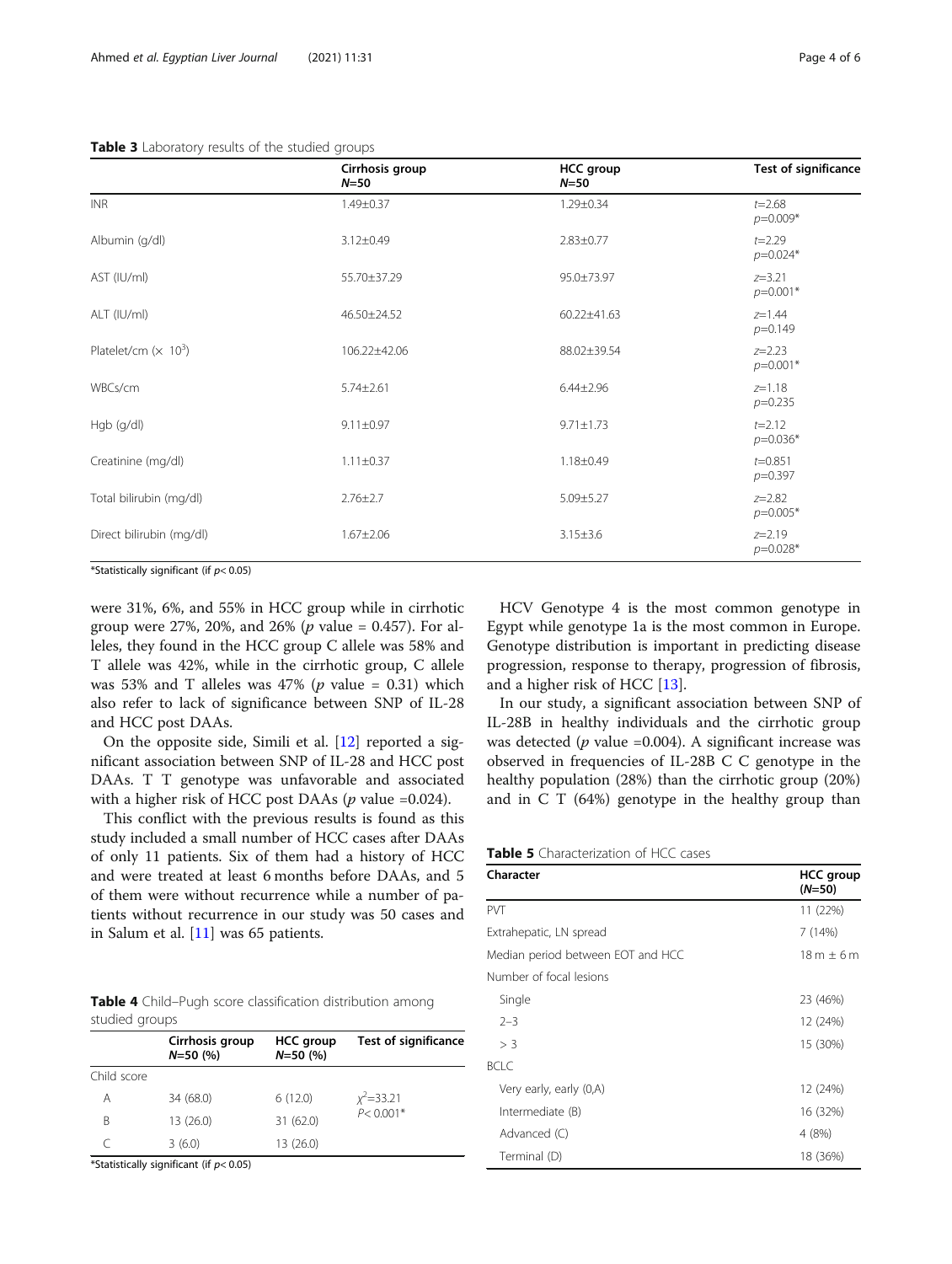| Polymorphism | Control group<br>$N=100(%)$ | Cirrhosis group<br>$N = 50$ (%) | <b>HCC group</b><br>$N = 50$ (%) | <b>Test of significance</b> |               |
|--------------|-----------------------------|---------------------------------|----------------------------------|-----------------------------|---------------|
| $\top$       | 8(8.0)                      | 14 (28.0)                       | 9(18.0)                          | $x^2$ = 13.12               | $p1 = 0.004*$ |
| CC           | 28(28.0)                    | 10(20.0)                        | 7(14.0)                          | $p=0.01*$                   | $p2 = 0.054$  |
| <b>CT</b>    | 64 (64.0)                   | 26(52.0)                        | 34 (68.0)                        |                             | $p3=0.26$     |
| <b>HWE</b>   | $0.008*$                    | 0.741                           | 0.126                            |                             |               |
| Allele       | $n = 200$                   | $N = 100$                       | $N = 100$                        |                             | $p1 = 0.02*$  |
|              | 80 (40)                     | 54 (54.0)                       | 52 (52.0)                        | $x^2$ =6.87                 | $p2=0.051$    |
| C            | 120 (60)                    | 46 (46.0)                       | 48 (48.0)                        | $p=0.03*$                   | $p3=0.77$     |

<span id="page-4-0"></span>Table 6 Genotypes and alleles distribution among studied groups

\*Statistically significant (if  $p$  < 0.05)

the cirrhotic group (52%). On the other hand, T T genotype was more prevalent in cirrhotic patients (28%) than controls (8%).

As regards alleles, C allele appeared to be protective against cirrhosis with 60% distribution in healthy individuals and 46% in the cirrhotic group. T allele was more prevalent in cirrhotic (54%) than the normal group (40%) (p value =0.02)

A significant increase  $(P < 0.0005)$  was observed in frequencies of IL-28B C C genotypes in the healthy population than in the cirrhotic group (48%, 13%) respectively [[14](#page-5-0)].

Attallah et al.  $[15]$  $[15]$  found that IL-28B T T genotype is more prevalent in patients with advanced fibrosis and cirrhosis among HCV genotype 4 Egyptian patients (p value ˂0.05).

Also, Fuente et al. [\[16\]](#page-5-0) found TT genotype in IL28B polymorphism was highly prevalent in HCV cirrhotic patients but it did not directly influence hepatocarcinogenesis.

These similar results suggest the role of SNP IL-28 in HCV disease progression and liver cirrhosis.

## Limitations

Transient elastography was not done as it is very expensive for our patients. Also, the relatively small number of patients was due to the difficulty in acceptance by patients to be included in a research study in addition to the high expense of the kits.

Table 7 Predictors of hepatocellular carcinoma among studied cases

|                          | β        | P value | AOR (95% CI)          |
|--------------------------|----------|---------|-----------------------|
| Age/years                | 0.167    | 0.002   | $1.182(1.06 - 1.32)$  |
| Albumin (g/dl)           | $-0.542$ | 0.363   | $0.582(0.181 - 1.87)$ |
| AST (IU/ml)              | 0.006    | 0.370   | 1.006 (0.993-1.02)    |
| AFP (ng/ml)              | 0.181    | 0.009   | 1.198 (1.05-1.37)     |
| $Hb$ (q/dl)              | 0.295    | 0.393   | 1.343 (0.683-2.64)    |
| Total bilirubin (mg/dl)  | $-1.093$ | 0.314   | $0.335(0.04 - 2.82)$  |
| Direct bilirubin (mg/dl) | 1.337    | 0.349   | 3.809 (0.233-62.38)   |
|                          |          |         |                       |

\*Statistically significant (if  $p$  < 0.05)

#### Interpretation

Our results should be interpreted with caution because of several limitations. We recruited 200 samples in this study; the sample size of each group was relatively small which may restrict its detailed subgroup analysis by the clinical index. All participants were all from Mansoura Specialized Medical Hospital which may not stand for all the Egyptian population.

## Generalizability

The fundamental experiments should be further conducted to validate our results and explore the possible mechanism.

|  |                                             | Table 8 Association between genotype and demographic and |  |
|--|---------------------------------------------|----------------------------------------------------------|--|
|  | laboratory findings among studied HCC cases |                                                          |  |

|                   | cc<br>$N=7$    | TT<br>$N=9$    | CT<br>$N = 34$ | Test of significance |
|-------------------|----------------|----------------|----------------|----------------------|
| DM                | 3              | 6              | 9              | $P = 0.245$          |
| Sex               |                |                |                |                      |
| Male              | 5              | 10             | 22             | $P = 0.73$           |
| Female            | $\overline{2}$ | $\overline{2}$ | 9              |                      |
| AF                |                |                |                |                      |
| >400              | 4              | $\overline{2}$ | 14             | $P = 0.356$          |
| ≤400              | 3              | 7              | 20             |                      |
| PVT               | $\overline{2}$ | 3              | 6              | $P = 0.02*$          |
| Child             |                |                |                | $P = 0.162$          |
| Α                 | 3              | $\overline{2}$ | 10             |                      |
| B                 | $\overline{2}$ | $\overline{2}$ | 17             |                      |
| $\subset$         | $\overline{2}$ | 5              | $\overline{7}$ |                      |
| Size              |                |                |                | $P = 0.144$          |
| $\leq 5$          | 5              | 3              | 23             |                      |
| > 5               | $\overline{2}$ | 6              | 11             |                      |
| Number of lesions |                |                |                |                      |
| Single            | $\overline{4}$ | $\overline{2}$ | 10             | $P = 0.468$          |
| $\leq$ 3          | $\overline{2}$ | 3              | 15             |                      |
| > 3               | 1              | $\overline{4}$ | 9              |                      |